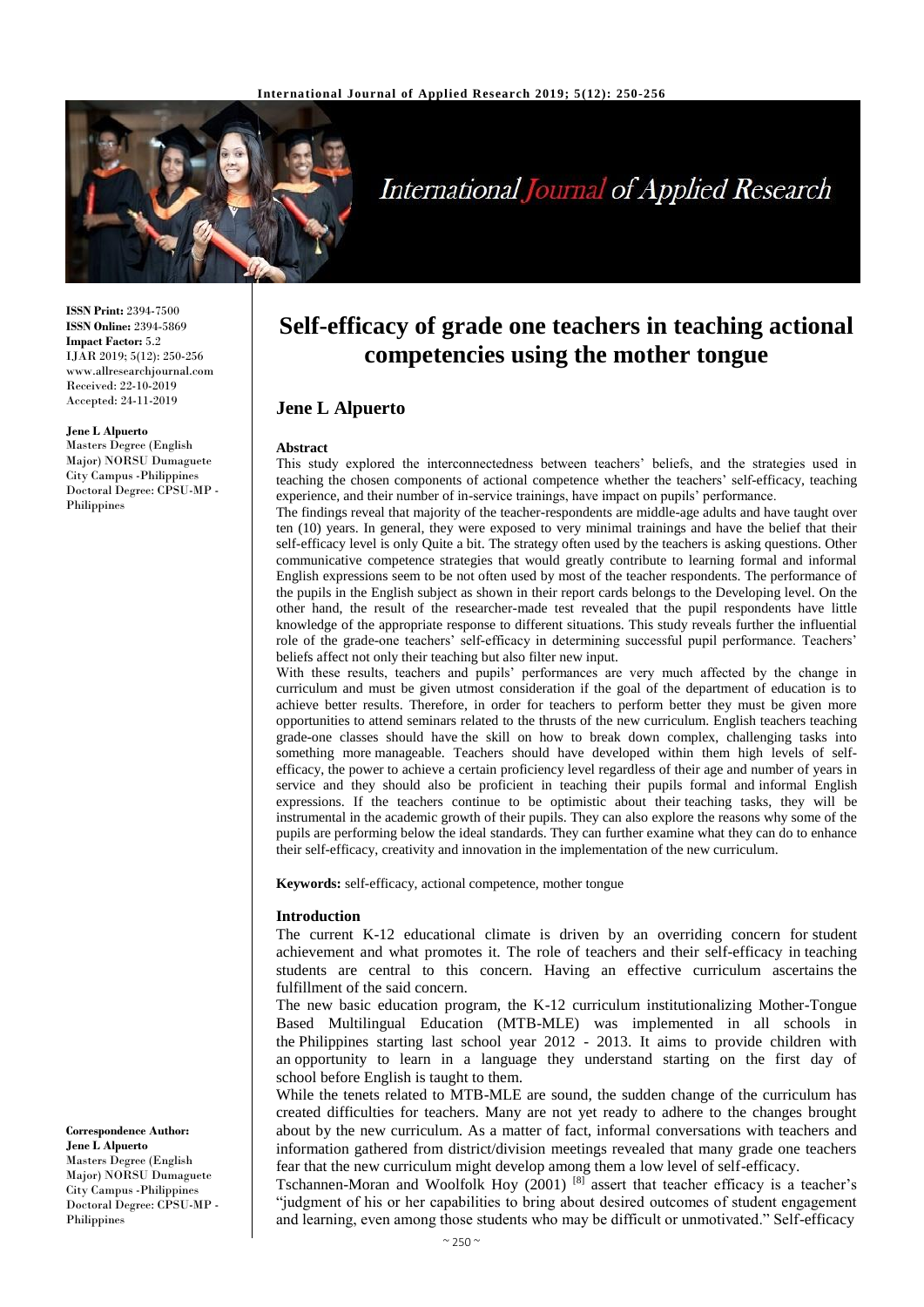was originally defined by Bandura  $(1977)$ <sup>[1]</sup> as a specific type of expectancy concerned with a person's beliefs in his or her ability to perform a certain action or set of behaviors required producing an outcome.

The researcher of this study is a grade-one teacher in the division where this study was conducted. Like many other grade-one teachers in her division, the researcher has many questions on how to implement the changes brought by the new curriculum without feeling a low level of self-efficacy. Many teachers find themselves very effective in many ways. However, there are those who consider themselves ineffective and incompetent in some, such as how well they can deal with challenging circumstances and how they can overcome them. Moreover, they need to know how well they can provide appropriate tasks for very capable students. The need to implement alternative strategies in the classroom, establish routines to maintain activities affected by the sudden change in the curriculum, and the adjustments in the lessons are areas have yet to be explored. In addition, the need for teachers to know how to teach actional competence to the pupils has led to the conduct of this study.

This paper sought to assess the grade one teachers' selfefficacy in teaching the chosen components of Actional Competence of Celce-Murcia, Dôrnyei and Thurrell (1995)  $[14]$ , using the mother-tongue as medium of instruction in the Division of Guihulngan City. It also intended to determine the frequency of strategies used by the teachers in teaching the formal and informal English expressions.

#### **Methodology**

This research used the descriptive research methodology. Descriptive research usually employs the survey technique which is organized, attempt to analyze, interpret, and report the present status of social institution, group or data. Its purpose is to get groups classified, generalized and interpreted data for the guidance of practice in the immediate future.

The respondents of the study were 40 teachers coming from the different elementary schools of Guihulngan South District, in the division of Guihulngan City, Negros Oriental. These teachers were chosen at random. Pupils from these teachers were also included as secondary respondents of this study. This study employed the questionnaire as the main tool for data gathering. The questionnaire is made up of two parts: Part I, is the profile of the teacher respondents in terms of age, years in service, seminars attended relevant to MTB, and teaching strategies. Part II consists of the standardized test on the respondents' self-efficacy to be rated with Not at All (1.00 - 2.99), Very Little (3.00 - 4.99), Some Degree (5.00 - 6.99), Quite a Bit (7.00 - 8.99), and A Great Deal (9.00 and above) of which the source is acknowledged.

A researcher-made test was also administered to the pupils who were in the classes of teacher respondents in School Year 2012 - 2013. The researcher-made test has 20 items. These items were validated by the teachers of the other district who were not included in the study but who belonged to the same division. The questions include greetings and leave-takings, making introductions, identifying oneself, and expressing and acknowledging gratitude.

The secondary data such as pupils' grades in the English subject in School Year 2012 - 2013 and the District Unified Test Program Result conducted in School Year 2012 - 2013 were also used in the study.

A letter of request was personally handed to the District-in-Charge of Guihulngan South District, Guihulngan City Division. Moreover, a letter of request was also sent to the different schools covered by the study. Administration of the questionnaires was done personally by the researcher to ensure proper conduct and establish rapport among the respondents. The data were then collected and tabulated statistically.

The statistical treatment of data included frequency count simple percentage, weighted mean and Pearson Product-Moment Coefficient of Correlation.

**The weighted mean of the respondents' self-efficacy test was interpreted using the following scale:**

| $1:00 - 2.99$  | Not at All   |
|----------------|--------------|
| $3.00 - 4.99$  | Very Little  |
| $5.00 - 6.99$  | Some Degree  |
| $7.00 - 8.99$  | Ouite a Bit  |
| 9.00 and above | A Great Deal |

**The respondents' responses on the researcher-made test were also interpreted using the following scale:**

| $3.26 - 4.00$ | Formal   |
|---------------|----------|
| 2.51 - 3.25   | Informal |
| $1.76 - 2.50$ | Intimate |
| $1.00 - 1.76$ | Casual   |

**Table 1:** Age Profile of the Respondents

| Age       | F  | $\frac{0}{0}$ |
|-----------|----|---------------|
| below 30  |    | 2.5           |
| $31 - 35$ |    | 17.5          |
| 36-40     | 10 | 25.0          |
| $41 - 45$ | 10 | 25.0          |
| $46 - 50$ |    | 15.0          |
| 51-55     |    | 10.0          |
| 56-60     |    | 5.0           |
| Total     | 40 | 100 %         |

Table 1reveals that the youngest respondent is below 30 years old and the oldest are between 56-60 years old. Fifty per cent of the respondents have ages from 36-45 years old. Most of the respondents of the study are in the prime of their teaching profession. This implies that the respondents still have the capacity to deal well with the dynamism of their pupils.

**Table 2:** Respondents' Years in Service

| <b>Years</b> |    | $\frac{0}{0}$ |
|--------------|----|---------------|
| $5-9$        |    | 27.5          |
| $10 - 14$    | 13 | 32.5          |
| 15-19        | 10 | 25.0          |
| $20 - 24$    |    | 10.0          |
| $25-29$      |    | 5.0           |
| Total        |    | 100%          |

As shown in the table found on the preceding page, majority of the respondents have work experience within the 10-14 age bracket. Only 2 respondents are in the 25-29 years in service. From the data, the respondents are not really fresh graduates and neither are they new to the service. This implies that these teacher respondents are already experienced teachers and that they would not find it hard to implement the new curriculum.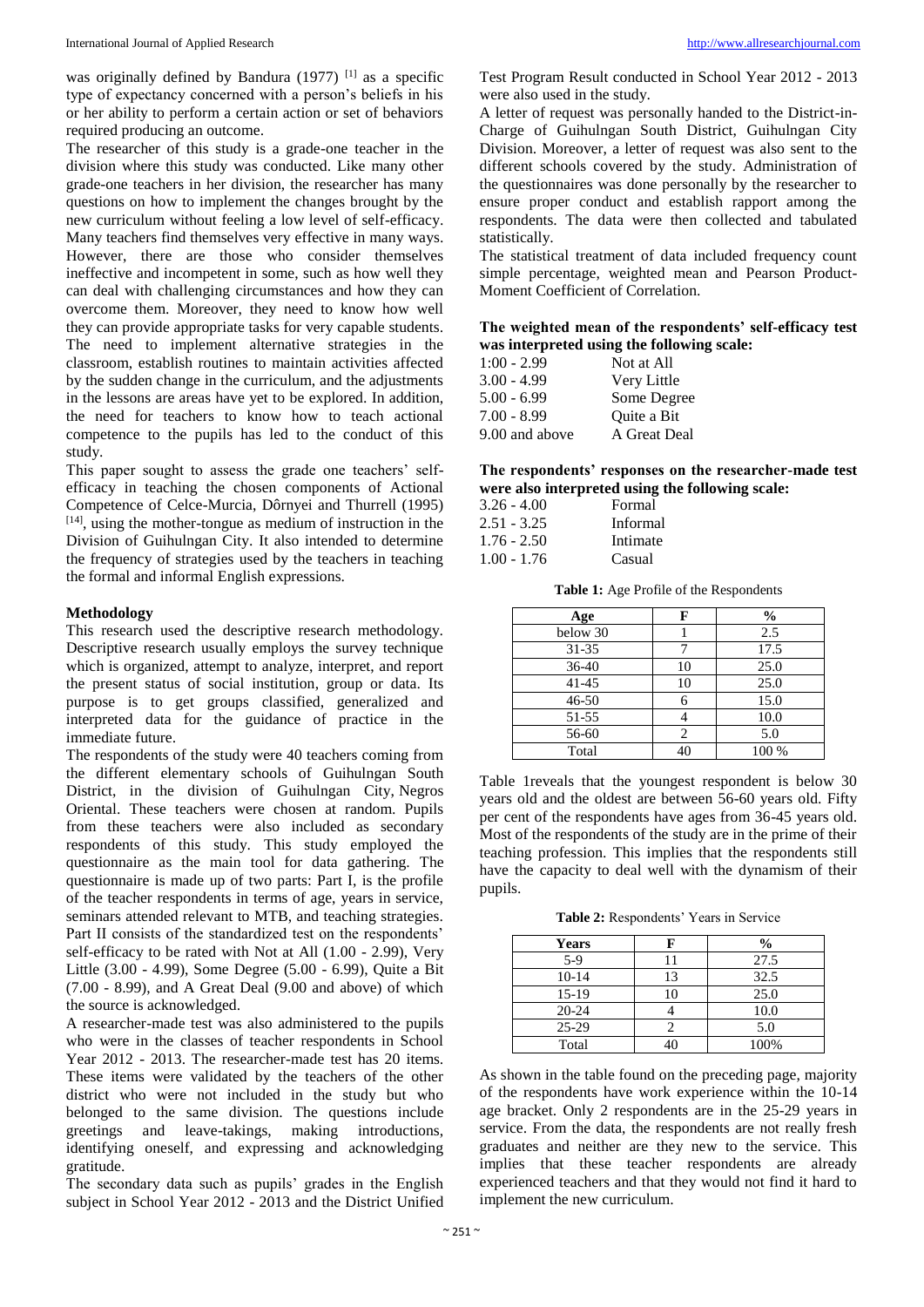**Table 3:** Number of Seminars Attended by the Respondents Relevant to MTB

| <b>Number</b> |    | $\frac{0}{0}$ |
|---------------|----|---------------|
| $2 - 3$       | 30 | 75            |
| $4 - 5$       |    |               |
| $6 - 7$       |    |               |
| $8-9$         |    |               |
| $10 - 11$     |    |               |
| Total         |    | 100%          |

As gleaned from the table, majority have only attended 2-3 seminars relevant to MTB. Only a few were given opportunities to attend more seminars. This implies that if not all teachers are given the same opportunity to attend more seminars related to the thrusts of the curriculum, then the K-12 curriculum would not be successfully implemented. This supports Hunzicker's idea in the study conducted by Stone  $(2012)$  <sup>[12]</sup> that changing a teacher's beliefs requires new information be presented repeatedly over time, to the point that the person begins to feel disequilibrium between current beliefs and new information.

**Table 4:** Strategies in Teaching Actional Competencies and Frequency of Use

|                | <b>Strategies</b>                     | wż   | <b>Description</b> |
|----------------|---------------------------------------|------|--------------------|
|                | asking questions                      | 4.40 | Always             |
| $\overline{c}$ | cooperation with other learners       | 4.10 | Usually            |
| 3              | gestures                              | 4.05 | Usually            |
| 4              | use of contextual clues               | 3.85 | Usually            |
|                | synonyms                              | 3.78 | Usually            |
| 6              | guessing the meaning of words         | 3.45 | Usually            |
| ┑              | imagery                               | 3.23 | Often              |
| 8              | memory strategies                     | 3.00 | Often              |
| $\mathbf Q$    | rehearsal                             | 2.88 | Often              |
| 10             | Simulation/role play                  | 2.53 | Sometimes          |
| 11             | frequent contact with native Speakers | 2.45 | Sometimes          |

Among the 11 strategies presented, asking questions is most utilized by the respondents wherein the descriptive level is "Always". One goal of the teachers in teaching is to know whether the pupils have acquired the knowledge and have comprehended what has been taught. Questioning is one of the most influential teaching strategies because of its potential to promote comprehension and learning. Children develop critical thinking skills through the questions facilitated by the teacher.

Simulation or role play and contact with native speakers are described as only used sometimes since only very few have the chance to talk with native speakers. Furthermore, simulation or role play is only used sometimes since it is time consuming on the part of the teacher and grade-one pupils considering the fact that the English subject in the K-12 Curriculum is only given a time allotment of thirty minutes.

| Table 5: Respondents' Self-Efficacy Level Based on TSES |  |  |  |
|---------------------------------------------------------|--|--|--|
|---------------------------------------------------------|--|--|--|

|                 | <b>Questions on Teachers' Beliefs</b>                                                                | wż   | <b>Description</b> |
|-----------------|------------------------------------------------------------------------------------------------------|------|--------------------|
|                 | How much can you do to get through to the most difficult students?                                   | 6.68 | Some Degree        |
| $\overline{2}$  | How much can you do to help your students think critically?                                          | 6.88 | Some Degree        |
| 3               | How much can you do to control disruptive behavior in the classroom?                                 | 7.30 | Quite a Bit        |
| $\overline{4}$  | How much can you do to motivate students who show low interest in school work?                       | 7.25 | Ouite a Bit        |
| 5               | To what extent can you make your expectations clear about students' behavior?                        | 6.95 | Quite a Bit        |
| 6               | How much can you do to get students to believe they can do well in school work?                      | 7.30 | Quite a Bit        |
| 7               | How well can you respond to difficult questions from your students?                                  | 7.58 | Quite a Bit        |
| 8               | How well can you establish routines to keep activities running smoothly?                             | 7.28 | Quite a Bit        |
| 9               | How much can you do to help students value learning?                                                 | 7.63 | Quite a Bit        |
| 10              | How much can you gauge students' comprehension of what you have taught?                              | 7.10 | Ouite a Bit        |
| 11              | To what extent can you craft good questions to your students?                                        | 7.25 | Quite a Bit        |
| 12              | How much can you do to foster student creativity?                                                    | 8.10 | Ouite a Bit        |
| 13              | How much can you do to keep children follow classroom rules?                                         | 7.83 | Quite a Bit        |
| 14              | How much can you do to improve the understanding of the student who is failing?                      | 7.25 | Quite a Bit        |
| 15              | How much can you do to calm a student who is disruptive or noisy?                                    | 7.20 | Quite a Bit        |
| 16              | How well can you establish a classroom management system with each group of students?                | 7.25 | Quite a Bit        |
| 17              | 17. How much can you do to adjust your lessons to the proper level for individual students?          | 7.30 | Quite a Bit        |
| $\overline{18}$ | 18. How much can you use a variety of assessment strategies?                                         | 6.95 | Some Degree        |
| 19              | 19. How much can you keep a few problem students from ruining the entire lesson?                     | 7.18 | Ouite a Bit        |
| 20              | 20. To what extent can you provide an alternative explanation or example when students are confused? | 7.30 | Quite a Bit        |
| 21              | 21. How well can you respond to defiant students?                                                    | 7.20 | Ouite a Bit        |
| $\overline{22}$ | 22. How much can you assist families in helping their children do well in school?                    | 7.00 | Quite a Bit        |
| $\overline{23}$ | 23. How well can you implement alternative strategies in your classroom?                             | 7.25 | Quite a Bit        |
| 24              | 24. How well can you provide appropriate challenges for very capable students?                       | 7.40 | Quite a Bit        |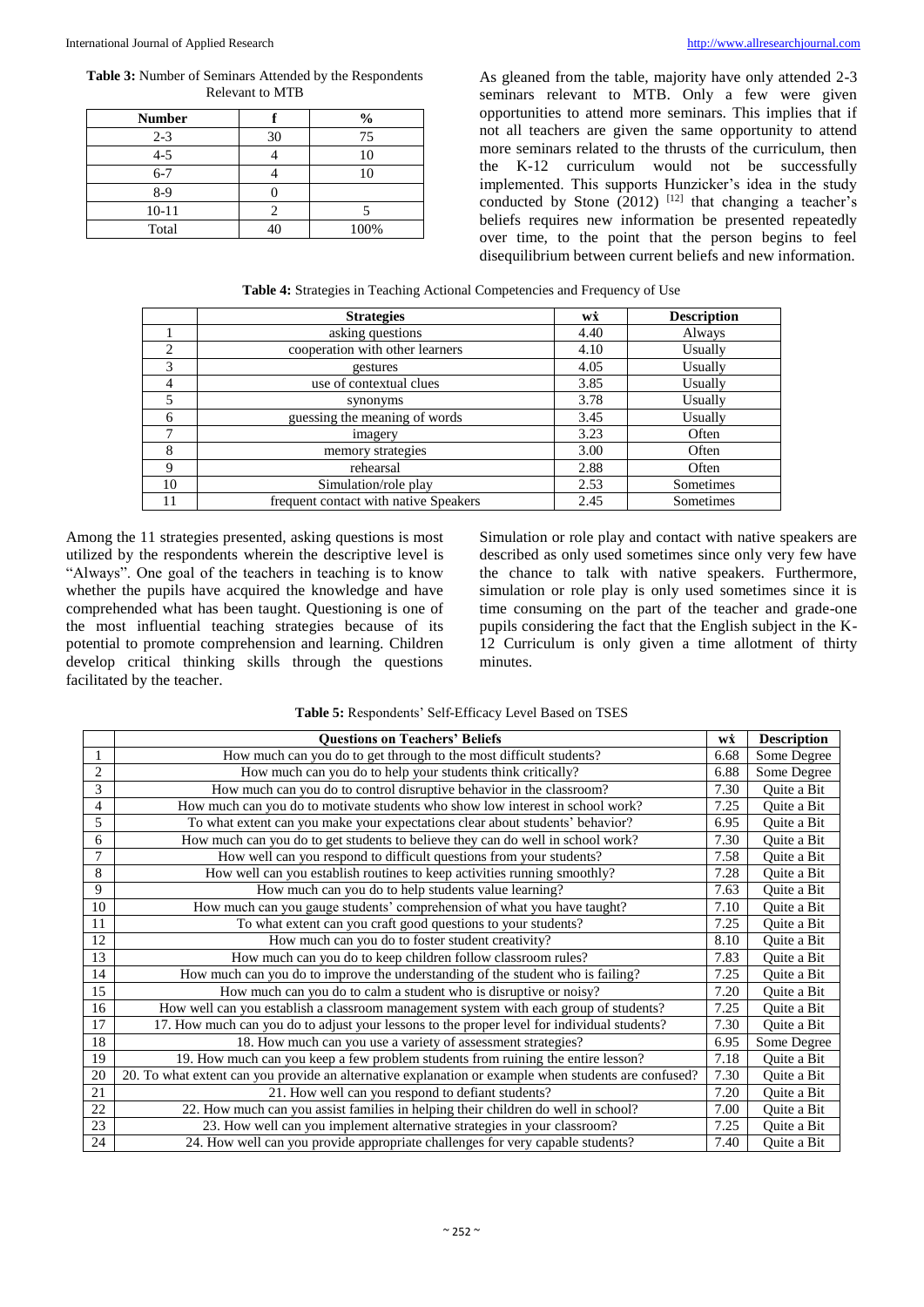Table 5 shows the respondents' self-efficacy level based on the TSES. The highest weighted mean self-efficacy of the respondents is 7.40 and the lowest is 6.68. Nevertheless, all the respondents belong to the descriptive level Quite-a-bit, an indication that teachers need to further develop their selfefficacy level, their power to achieve the highest scale which is A-Great-Deal if their goal is to improve their pupils' academic performance. This is so because teacher efficacy, (Tschannen-Moran and Woolfolk Hoy, 2001) [8], is a teacher's judgment of his or her capabilities to bring about desired outcomes of student engagement and learning, even among those students who may be difficult or unmotivated.

#### **Extent of the Individual Respondents' Self-Efficacy**

**Table 6:** Extent of the Individual Respondents' Self-efficacy

| <b>Teacher</b><br>NO.    |      | wi Self-Efficacy Level | <b>Teacher</b><br>NO. |      | wi Self-Efficacy Level |
|--------------------------|------|------------------------|-----------------------|------|------------------------|
|                          | 6.92 | Some Degree            | 21                    | 7.50 | Quite a Bit            |
| $\overline{c}$           | 7.13 | Ouite a Bit            | 22                    | 6.83 | Some Degree            |
| 3                        | 7.13 | Ouite a Bit            | 23                    | 5.21 | Some Degree            |
| $\overline{\mathcal{L}}$ | 7.50 | Ouite a Bit            | 24                    | 5.79 | Some Degree            |
| 5                        | 7.00 | Ouite a Bit            | 25                    | 5.71 | Some Degree            |
| 6                        | 7.88 | Ouite a Bit            | 26                    | 8.21 | Ouite a Bit            |
| 7                        | 7.88 | Ouite a Bit            | 27                    | 7.67 | Quite a Bit            |
| 8                        | 8.25 | Ouite a Bit            | 28                    | 5.42 | Some Degree            |
| 9                        | 8.50 | Ouite a Bit            | 29                    | 6.83 | Some Degree            |
| 10                       | 7.13 | Ouite a Bit            | 30                    | 6.63 | Some Degree            |
| 11                       | 8.33 | Ouite a Bit            | 31                    | 6.21 | Some Degree            |
| 12                       | 8.58 | Ouite a Bit            | 32                    | 5.88 | Some Degree            |
| 13                       | 6.63 | Some Degree            | 33                    | 8.67 | A Great Deal           |
| 14                       | 8.92 | Quite a Bit            | 34                    | 4.92 | Very Little            |
| 15                       | 7.92 | Ouite a Bit            | 35                    | 6.92 | Some Degree            |
| 16                       | 7.79 | Quite a Bit            | 36                    | 7.21 | Quite a Bit            |
| 17                       | 8.21 | Quite a Bit            | 37                    | 6.71 | Some Degree            |
| 18                       | 6.96 | Some Degree            | 38                    | 8.00 | Ouite a Bit            |
| 19                       | 7.38 | Ouite a Bit            | 39                    | 8.17 | Ouite a Bit            |
| 20                       | 7.50 | Ouite a Bit            | 40                    | 9.00 | A Great Deal           |

The teacher respondents' self-efficacy bracket belongs to Quite - a -Bit. This is an indication that the teacher respondents have positive beliefs towards teaching pupils and their perception of the ways in which they approach classroom tasks including the accuracy of identifying the challenge, level of tasks, and the extent to which they try to break down complex, challenging tasks into something more manageable.

**Table 7:** The Correlation between Respondents' Profile and Self-**Efficacy** 

| Self-<br><b>Efficacy VS.</b>     | <b>Pearson</b><br><b>Correlation</b><br>ĸ | <b>P</b> - Value | <b>Remarks</b>  |
|----------------------------------|-------------------------------------------|------------------|-----------------|
| Age                              | 0.029                                     | 0.857            | Not significant |
| Years in Service                 | 0.160                                     | 0.324            | Not significant |
| No. of Seminars Attended         | $-0.207$                                  | 0.200            | Not significant |
| <b>Extent of Strategies Used</b> | 0.401                                     | 0.010            | significant     |

Although some negative correlation is indicated between self-efficacy and the extent of strategies used, positive correlation exists between self-efficacy and age, years in service and number of seminars attended. This implies that teachers who are young and new in the service and attended fewer seminars have the same level of self-efficacy with the mature ones who are both work-oriented and motivated. This supports the idea of Erden  $(2010)$  [10], that teachers'

personal characteristics have an impact on curriculum implementation. The results of the study point out that teachers who are characterized as motivated, open to changes, and willing to try new learning opportunities have been found to be high curriculum implementers compared to teachers who are described as unmotivated and not open to changes.

Table 8 in the succeeding page shows the Pupils' Average in English Per Teacher during the School year 2012-2013.

The data found in Table 8 reflect that majority of the teachers have a pupil average of 76 - 79 % (Developing). Only 1 teacher has a pupil average of 92% (Advanced), whose learners are considered fast learners for belonging to section 1, while 7 teachers have an average of 80-84% (Approaching Proficiency). All these teachers from the Developing down to the Approaching Proficiency level have the average self-efficacy of Quite-a-Bit. None of the teachers have the pupil average of 74% and below. The findings could only suggest that most of the teacher respondents possess the beliefs regarding how children learn and develop which is a good sign of quality curriculum implementation.

**Table 8:** Pupils' Average in English Per Teacher (SY 2012-2013) VS. Teacher's Self-Efficacy

| <b>Teacher</b><br>No.     | Pupils'<br>average | rank                    | <b>Proficiency Level</b> | <b>Self-Efficacy</b> |
|---------------------------|--------------------|-------------------------|--------------------------|----------------------|
| $\mathbf{1}$              | 78.71              | 23                      | D                        | 6.92                 |
| $\overline{\mathbf{c}}$   | 76.30              | 38                      | D                        | 7.13                 |
| $\overline{\overline{3}}$ | 78.10              | 29                      | $\overline{D}$           | 7.13                 |
| $\overline{4}$            | 79.29              | 15                      | D                        | 7.50                 |
| 5                         | 80.33              | $\overline{\mathbf{4}}$ | AP                       | 7.00                 |
| 6                         | 80.11              | 6                       | AP                       | 7.88                 |
| 7                         | 80.10              | $\overline{7}$          | AP                       | 7.88                 |
| $\overline{8}$            | 78.83              | 21                      | D                        | 8.25                 |
| 9                         | 78.89              | 20                      | $\mathbf D$              | 8.50                 |
| 10                        | 92.58              | 1                       | A                        | 7.13                 |
| 11                        |                    | 36                      | D                        | 8.33                 |
| $\overline{12}$           | 76.53<br>78.34     | 25                      | D                        | 8,58                 |
|                           |                    |                         |                          |                      |
| 13                        | 77.68              | 32<br>$\overline{2}$    | D                        | 6.63                 |
| 14                        | 84.50              |                         | AP                       | 8.92                 |
| 15                        | 77.17              | 34                      | $\mathbf D$              | 7.92                 |
| 16                        | 81.02              | $\overline{\mathbf{3}}$ | AP                       | 7.79                 |
| $\overline{17}$           | 79.78              | 10                      | D                        | 8.21                 |
| 18                        | 79.41              | 13                      | D                        | 6.96                 |
| 19                        | 78.36              | 24                      | D                        | 7.38                 |
| 20                        | 76.48              | 37                      | D                        | 7.50                 |
| 21                        | 75.70              | 40                      | D                        | 7.50                 |
| 22                        | 78.90              | 19                      | D                        | 6.83                 |
| 23                        | 76.70              | 35                      | D                        | 5.21                 |
| 24                        | 78.90              | 18                      | D                        | 5.79                 |
| 25                        | 78.30              | 26                      | D                        | 5.71                 |
| 26                        | 78.11              | 28                      | D                        | 8.21                 |
| $\overline{27}$           | 79.18              | 17                      | D                        | 7.67                 |
| 28                        | 79.80              | 9                       | D                        | 5.42                 |
| 29                        | 79.21              | 16                      | D                        | 6.83                 |
| 30                        | 77.86              | 31                      | D                        | 6.63                 |
| $\overline{31}$           | 79.58              | 12                      | $\overline{D}$           | 6.21                 |
| 32                        | 77.48              | 33                      | D                        | 5.88                 |
| 33                        | 77.91              | 30                      | D                        | 8.67                 |
| 34                        | 78.80              | $\overline{22}$         | D                        | 4.92                 |
| $\overline{35}$           | 75.84              | 39                      | D                        | 6.92                 |
| 36                        | 79.36              | 14                      | $\mathbf D$              | 7.21                 |
| $\overline{37}$           | 79.75              | 11                      | D                        | 6.71                 |
| 38                        | 80.20              | 5                       | AP                       | 8.00                 |
| 39                        | 80.06              | 8                       | AP                       | 8.17                 |
| 40                        | 78.25              | 27                      | D                        | 9.00                 |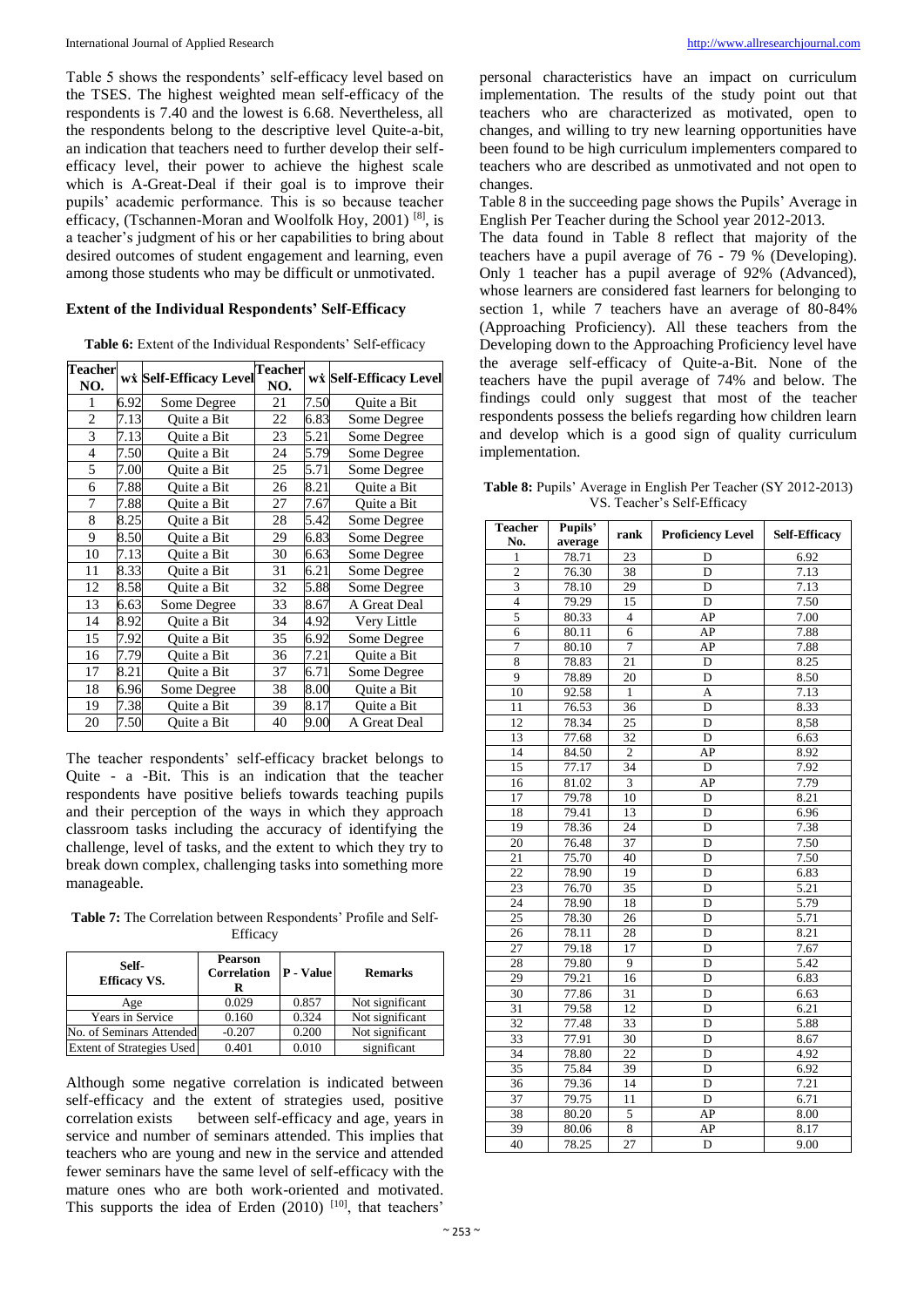**Table 9:** District Unified Test Program (DUTP) Result of Pupils in English SY 2012 – 2013

| <b>Teacher</b> | $\mathbf{P}\mathbf{s}$ |                | <b>Rank Proficiency</b> | <b>Teacher</b> | P <sub>S</sub> |    | <b>Rank</b> Proficiency |
|----------------|------------------------|----------------|-------------------------|----------------|----------------|----|-------------------------|
| No.            |                        |                |                         | No.            |                |    |                         |
| 1              | 89.10                  | 1              | P                       | 21             | 52.40          | 38 | B                       |
| $\overline{2}$ | 65.80                  | 31             | B                       | 22             | 56.45          | 35 | B                       |
| 3              | 66.50                  | 30             | B                       | 23             | 76.70          | 19 | D                       |
| $\overline{4}$ | 71.87                  | 24             | B                       | 24             | 71.80          | 25 | B                       |
| 5              | 78.90                  | 15             | D                       | 25             | 75.95          | 21 | D                       |
| 6              | 78.10                  | 17             | D                       | 26             | 80.60          | 12 | AP                      |
| 7              | 76.50                  | 20             | D                       | 27             | 78.15          | 16 | D                       |
| 8              | 84.50                  | 6              | AP                      | 28             | 37.10          | 40 | B                       |
| 9              | 85.15                  | 5              | P                       | 29             | 80.50          | 13 | AP                      |
| 10             | 88.70                  | $\overline{c}$ | P                       | 30             | 80.90          | 10 | AP                      |
| 11             | 80.63                  | 11             | AP                      | 31             | 53.15          | 37 | B                       |
| 12             | 84.10                  | 7              | AP                      | 32             | 55.78          | 36 | B                       |
| 13             | 83.75                  | 8              | AP                      | 33             | 70.26          | 28 | B                       |
| 14             | 86.85                  | 3              | P                       | 34             | 74.00          | 23 | B                       |
| 15             | 77.30                  | 18             | D                       | 35             | 49.93          | 39 | B                       |
| 16             | 86.10                  | $\overline{4}$ | P                       | 36             | 61.96          | 32 | B                       |
| 17             | 81.26                  | 9              | AP                      | 37             | 59.40          | 33 | B                       |
| 18             | 74.30                  | 22             | B                       | 38             | 70.40          | 26 | B                       |
| 19             | 69.00                  | 29             | B                       | 39             | 70.30          | 27 | B                       |
| 20             | 58.00                  | 34             | B                       | 40             | 79.10          | 14 | D                       |

The table shows that most of the pupils have not yet acquired the proficiency level because out of the 40 schools tested 19 of them belong to the Beginning level; 8 are Developing; while the other 8 are Approaching Proficiency. Only 5 schools belong to the Proficient level. This is an indication that there is a need for teachers to evaluate their performance and exert more effort in elevating the English language skills of their pupils. This supports Magno and Sembrano's study (The Role of Teacher Efficacy and Characteristics on Teaching Effectiveness, Performance and Use of Learner-Centered Practices) on the need to focus not only on teacher-related behaviors to teaching but also to translate them into student outcome.

#### **The Pupils' Mean Performance to Formal and Informal English Expressions**

**Table 10:** Pupils' Mean Performance in the Researcher-Made Test

| <b>School</b>  | Mean  | <b>School</b> | Mean  |  |
|----------------|-------|---------------|-------|--|
|                | 11.20 | 12            | 7.84  |  |
| $\overline{c}$ | 10.67 | 13            | 9.34  |  |
| 3              | 8.14  | 14            | 7.63  |  |
| 4              | 7.98  | 15            | 9.86  |  |
| 5              | 7.07  | 16            | 7.80  |  |
| 6              | 10.25 | 17            | 10.00 |  |
| 7              | 6.60  | 18            | 7.50  |  |
| 8              | 9.44  | 19            | 9.44  |  |
| 9              | 8.91  | 20            | 10.22 |  |
| 10             | 10.43 | 21            | 6.80  |  |
|                | 9.67  | 22            | 8.14  |  |

Out of the 20 items in the researcher-made test as shown in Table 9, the highest score obtained by the school is 11.20, a little more than half of the total number of items. The lowest mean is 6.60. From the scores obtained by the students although nobody got zero 0. It can be inferred that the pupils have low performance which must be taken into consideration.

Table 11 on page 57 shows the results of the levels of formality of the answers of the pupils in the researchermade test conducted together with the profile of the respondents and the standardized test. As seen from the results it could be said that of the 20 questions distributed equally from Formal, Informal, Intimate and Casual, most of them have Informal answers in almost all items. This only shows that there is a need for pupils to learn more about formal Mother-Tongue expressions aside from the informal expressions for them to be able to use it during formal conversations and being able to answer formal questions during the tests.

**Table 11:** Levels of Formality of Pupils' Answers Per Teacher in the Researcher-Made Test

| <b>Teacher</b><br>No. | Wi   | <b>Description</b> | <b>Teacher</b><br>No. | Wż   | <b>Description</b> |  |
|-----------------------|------|--------------------|-----------------------|------|--------------------|--|
| 1                     | 3.21 | Informal           | 21                    | 3.40 | Formal             |  |
| $\overline{2}$        | 3.13 | Informal           | 22                    | 3.10 | Informal           |  |
| 3                     | 3.35 | Formal             | 23                    | 3.20 | Informal           |  |
| $\overline{4}$        | 3.14 | Informal           | 24                    | 3.23 | Informal           |  |
| 5                     | 3.16 | Informal           | 25                    | 2.73 | Informal           |  |
| 6                     | 3.63 | Formal             | 26                    | 3.04 | Informal           |  |
| 7                     | 3.12 | Informal           | 27                    | 3.15 | Informal           |  |
| 8                     | 3.22 | Informal           | 28                    | 3.12 | Informal           |  |
| 9                     | 2.64 | Informal           | 29                    | 3.05 | Informal           |  |
| 10                    | 3.58 | Formal             | 30                    | 3.06 | Informal           |  |
| 11                    | 3.22 | Informal           | 31                    | 3.05 | Informal           |  |
| 12                    | 2.91 | Informal           | 32                    | 2.91 | Informal           |  |
| 13                    | 3.29 | Formal             | 33                    | 3.06 | Informal           |  |
| 14                    | 3.32 | Formal             | 34                    | 2.99 | Informal           |  |
| 15                    | 3.39 | Formal             | 35                    | 3.14 | Informal           |  |
| 16                    | 2.96 | Informal           | 36                    | 2.91 | Informal           |  |
| 17                    | 3.24 | Informal           | 37                    | 3.17 | Informal           |  |
| 18                    | 2.85 | Informal           | 38                    | 3.00 | Informal           |  |
| 19                    | 3.37 | Formal             | 39                    | 3.17 | Informal           |  |
| 20                    | 3.02 | Informal           | 40                    | 2.91 | Informal           |  |

Table 12 found in the succeeding page displays the selfefficacy of the teacher respondents in relation to the grades of pupils in the English subject, District Unified Test Program (DUTP) result, and the performance of the pupils in the researcher-made test.

The P-value of 0.535 between the grades of pupils in English and the respondents' self-efficacy and the P-value of 0.655 between the performance of the pupils in the learning of formal and informal English expressions show no significant relationship. This means that all the teachers were able to accomplish what is expected of them especially in school responsibilities.

Some negative correlation exists between respondents' selfefficacy and the pupils' result in the District Unified Test (DUTP) since the Pearson Correlation r at 0.404 is greater than the P-value at 0.010**.** This finding implies that for a curriculum to be successfully implemented and for pupils to achieve the proficiency level, there is a need for teachers to change their strategies in teaching and align them to the thrusts set by the Department of Education.

# **The Correlation between Respondents' Self-efficacy and Pupils' Performance**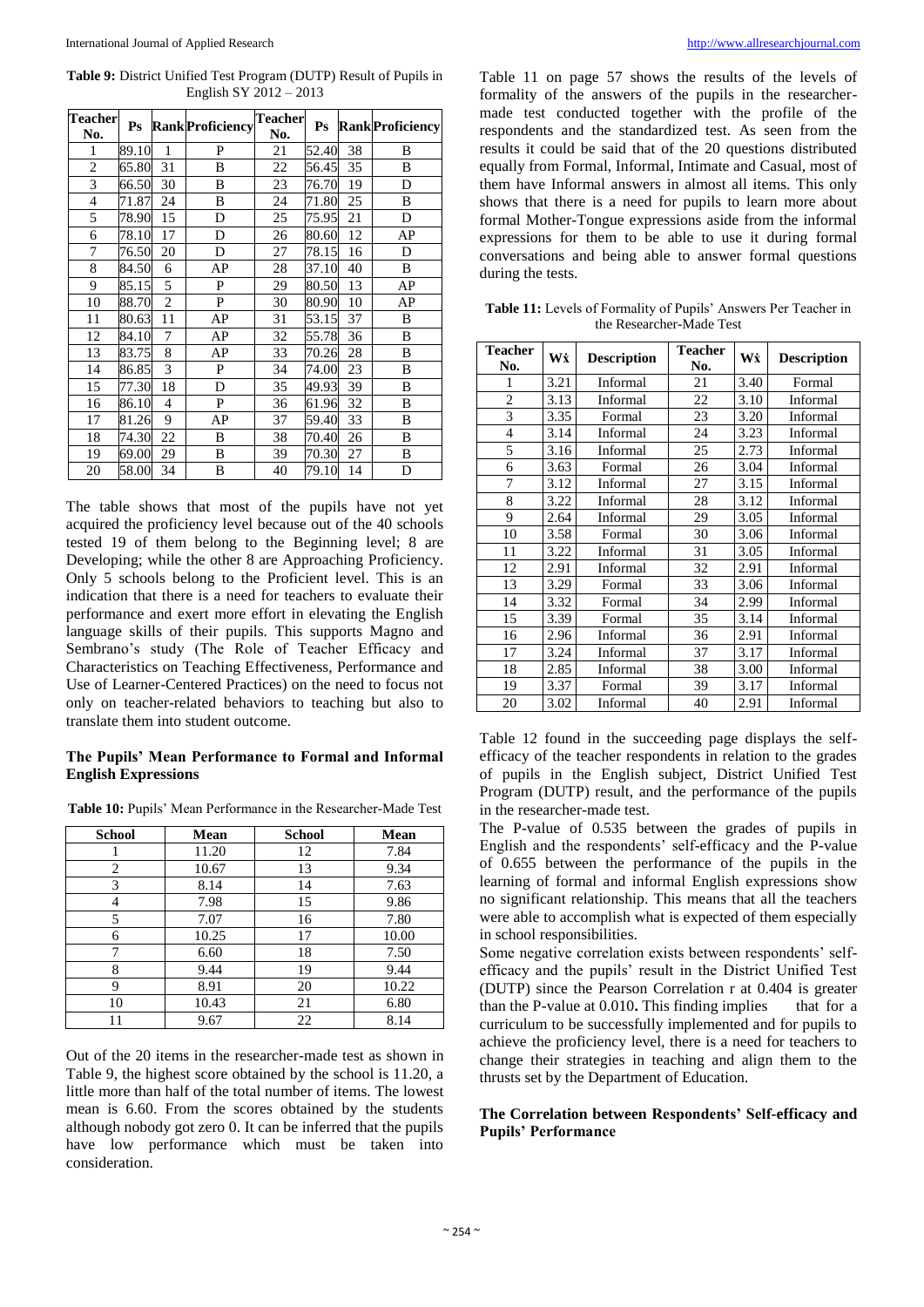**Table 12:** The Correlation between Respondents' Self-efficacy and Pupils' Performance

|                              | <b>Self-Efficacy VS</b>                             | <b>Pearson Correlation R</b> | <b>P</b> - Value | <b>Remarks</b>  |
|------------------------------|-----------------------------------------------------|------------------------------|------------------|-----------------|
|                              | Grades of Pupils in English                         | 0.101                        | 0.535            | Not Significant |
| Grades of Pupils in the DUTP |                                                     | 0.404                        | 0.010            | Significant     |
|                              | Learning of Formal and Informal English Expressions | 0.073                        | 0.655            | Not Significant |

#### **Summary of Findings**

From the study conducted, the following findings are advanced:

- 1. Profile of the Respondents Fifty per cent of the respondents age from 36-45 years old. Majority of the respondents have work experience from 5-19 years. They are not fresh graduates and neither are they new to the service. Majority of the respondents have only attended 2-3 seminars and only a few were given the opportunity to attend more seminars. Among the 11 strategies presented asking questions is the most used strategy (Always), by the respondents.
- 2. Respondents' Self-Efficacy Seventy-three per cent of the teacher respondents believe that their self-efficacy belongs to  $6.50 - 8.49$  bracket (Quite-a- Bit).
- 3. Relationship between Respondents' Profile and Self-Efficacy the P-value of 0.857 for age, 0.324 for years in service, 0.200 for number of seminars attended indicate no significant relationship to teachers' self-efficacy.
- 4. Performance of the Grade-One Pupils Majority of the teachers have a pupil average of 76-79% (Developing) as far their grades in English are concerned. While on the other hand their DUTP result shows that most of the teachers' pupil per cent (PS) scores are from seventyfour per cent and below and are in the Beginning level (B). From this DUTP results, it could be inferred that most of the pupils have not yet acquired proficiency level which needs to be addressed
- 5. Pupils' Responses to Formal and Informal Mother-Tongue Expressions From the scores obtained by the pupils, although nobody got zero (0) they have low performance in the researcher-made test. This is indicative of how they were taught by their teachers or whether teachers also have enough knowledge on teaching formal and informal Mother-tongue expressions such as greetings and leave-takings, making introductions, identifying oneself, and expressing and acknowledging gratitude.
- 6. Correlation of the Respondents' Self-Efficacy and the Performance of Pupils the pupils' response showed little knowledge on the appropriate responses appropriate for the different situations. The P-value of 0.5353 between the grades of pupils in English and the respondents' self-efficacy and the P-value of 0.655 between the performance of the pupils in the learning of formal and informal Mother-tongue expressions show no significant relationship. This means that all the teachers were able to accomplish what is expected of them especially in school responsibilities some negative correlation exists between respondents' self- efficacy and the pupils' result in the District Unified Test Program (DUTP) since the Pearson Correlation r at 0.404 is greater than the P-value at 0.010.

# **Conclusions**

In view of the findings of the study, the following conclusions are drawn:

- 1. Most of the respondents of the study are in the prime of their teaching profession, and only very few have attended seminars about the new curriculum, and asking questions is utilized as the main strategy in determining comprehension of the lesson.
- 2. The self-efficacy bracket of the teachers is Quite a Bit.
- 3. There is no significant relationship between respondents' profile (as to age,years in service, and number of seminars attended) and self-efficacy.
- 4. The performance of the pupils in the English subject as shown in their report cards is in the Developing level. The result of the District Unified Test Program (DUTP) shows that the performance of the pupils is in the Beginning level.
- 5. Pupils have low performance in the use of formal and informal Mother-tongue expressions.

# **Recommendations**

Based on the findings and conclusions of the study, the following recommendations are proposed:

- 1. Teachers who still have the capacity to deal well with children who are very active be assigned to teach grade one pupils; that those who will handle grade one classes have the experience and adept with the new curriculum; that grade one teachers be given more opportunities related to the thrust of the new curriculum; and that effective strategy be used order to improve the performance of the pupils.
- 2. English teachers teaching grade-one classes may know how to break down complex, challenging tasks into something more manageable.
- 3. English teachers must develop their beliefs in their power to achieve certain proficiency level regardless of their age and number of years in service. They must also be given equal opportunities to upgrade themselves to cope with the new curriculum or better yet, whoever is sent to a seminar should be given time to echo to the rest of the teachers in the school or division.
- English teachers may keep abreast with what is new and check whether what they are teaching is aligned with the learning competencies set by the Department of Education. Teachers may manifest more effort in elevating the English language skills of their pupils.
- 5. Teachers need to include more drills and reinforcement activities in using formal and informal Mother tongue expressions.
- 6. It is strongly recommended that English teachers may have a better background in teaching the pupils formal and informal Mother-tongue expressions, expose their pupils to the different situations that call for the use of formal or informal Mother- tongue expressions and provide related activities that would elicit more pupil practice for them to be more adept in using appropriate Mother-tongue expressions.